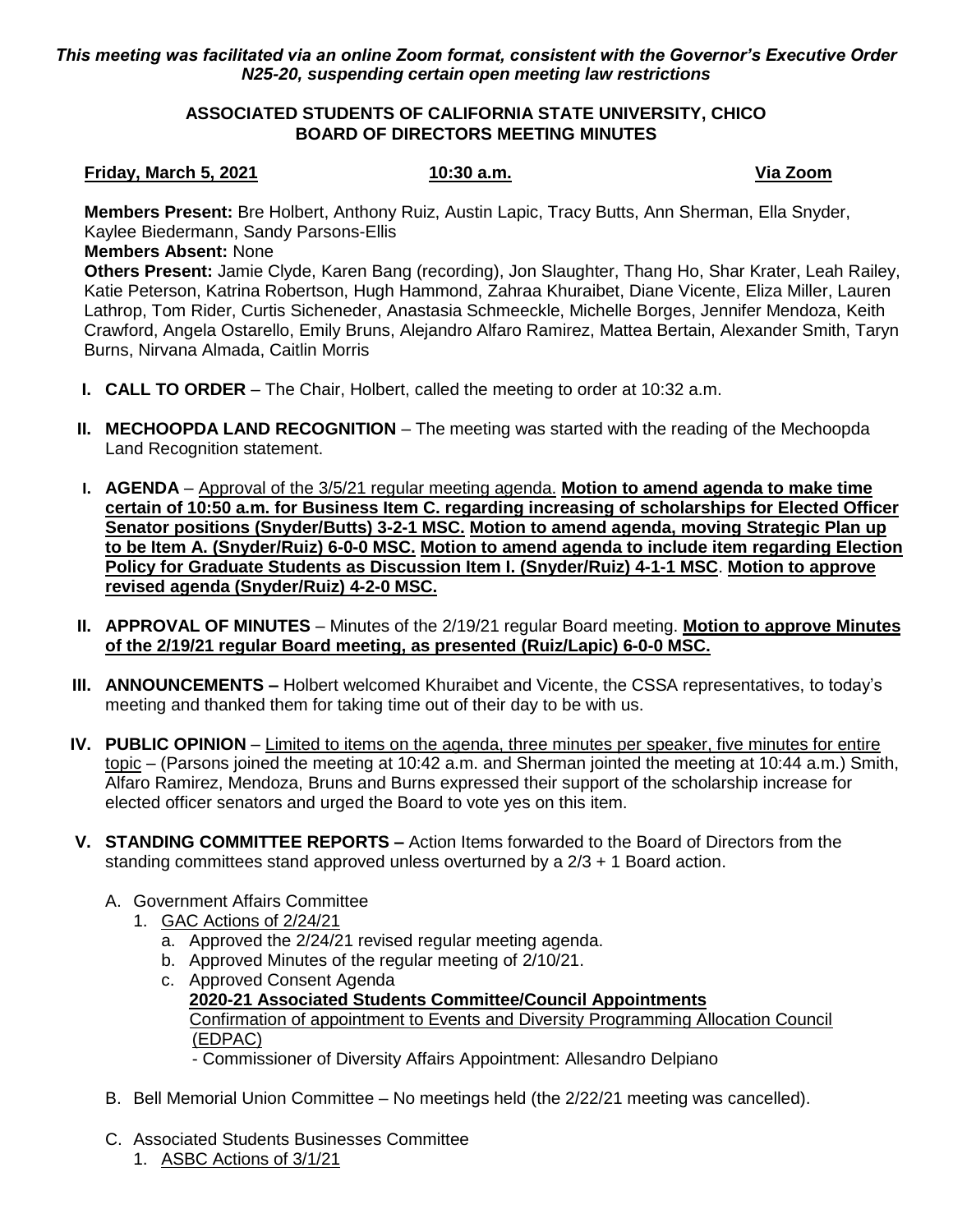- a. Approved the 3/1/21 regular meeting agenda.
- b. Approved Minutes of the regular meeting of 2/15/21.

# **VI. BUSINESS**

- A. Discussion Item: Strategic Plan Update Due to time issues, Clyde said this item would be placed on the next Board agenda.
- B. Discussion Item: Presentation by California State Student Association (CSSA) President and Chair -Vicente, the Chair of CSSA, explained that CSSA is a student government that serves system-wide with a student representative from each campus on their Board of Directors. In addition, they have other committees that deal with both internal and external aspects of the organization. She said their voice is the primary advocate for all CSU students and CSSA is officially recognized by the Board of Trustees, the Chancellor and the government. Vicente reviewed what their Board is currently looking at and noted that discussions, resolutions and statements are sent to the Governor's office, Chancellor's Office and Board of Trustees and changes are often made at a state-wide level. She said they address all different aspects of student issues and reviewed the organizational structure. Vincente said their budget is made up of the \$2 fee charged to students systemwide, although students can opt out of paying this fee. Khuraibet, the CSSA President, shared her goals and noted she is creating a task force to talk about the University Police Department issues, opening this opportunity to students at large both inside and outside of CSSA. The application will be going out systemwide soon. She said she will be having her one-on-one with the Chancellor next week and if AS Chico has any pressing issues she should be aware of, to let her know so that she can share with him. She said she also provides an update to the Board of Trustees regarding what CSSA has been doing. A lot of her work is to be sure that students are involved in consultation and provide their voice. Khuraibet said the biggest thing she's working on is engaging and building relationships with individual ASI's. She said if anyone is interested in being a part of CSAA, follow up with her and she'll provide information regarding opportunities available. Snyder said she has a few items that she'd like to get to the Chancellor, and requested meeting with them. Snyder recognized Smith to speak and he asked when applications for the task force would be open. Khuraibet said they should be available by this weekend. Holbert thanked them for attending today's meeting.
- C. Time Certain: 10:50 a.m. Action Item: Approval to increase scholarship for Elected Officer Senator positions by 2.5% for four consecutive years effective with the 2021-22 term of office, as presented. **Motion to approve increasing scholarship for Elected Officer Senator positions by 2.5% for four consecutive years effective with the 2021-22 term of office, as presented (Snyder/Ruiz).** Snyder recognized Almada to speak. Almada said she is a current senator, and supports this increase. **Amendment to the proposal, to be a 3% one-time pay increase effective the 2022-23 academic year, to be reconsidered at the end of that academic year for additional pay increase (Lapic/Biedermann).** Lapic said there has been a downward enrollment trend over the past three years and expressed concern that students will be upset with the Board for approving a pay increase at this time. Snyder recognized Bertain to speak. Bertain, a current senator, provided a representation of a student senator's weekly schedule and said a pay increase would benefit students overall. Biedermann said she agreed with the amendment, especially based on the enrollment numbers and said if people hear that we're raising pay and not giving back fees, it doesn't look good. Regarding enrollment numbers, Sherman said that across the country, it is expected that it will be very difficult to increase enrollment over the next 8 years based on birth rates and traditional college age. She said Chico State is trying to maintain their enrollment but it will likely decrease over the next several years. She said if that's a factor in this decision making, we need to be aware of the impact it will have on the overall budget because about 45% of our budget comes from enrollment, tuition and fees so we need to be mindful about the financial obligations were committing to for the future. Ruiz read a segment of a letter from last year's Student Academic Senate which said that they all agreed this should be passed, and encouraged the Board to approve it. Snyder recognized Morris to speak. Morris said it's important to look at the huge inequitable pay gap between senators and other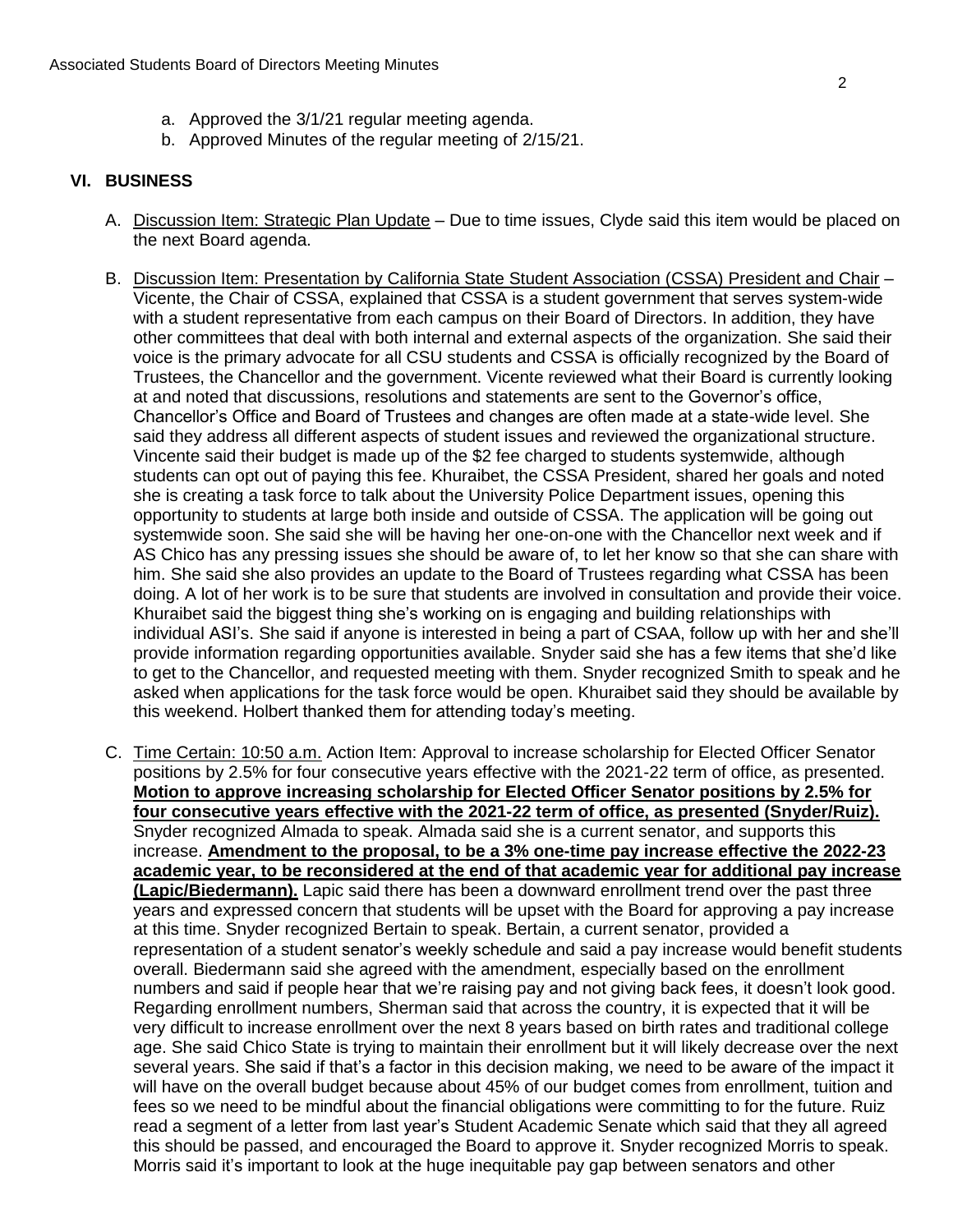positions. She said if we want to show this is a valuable program, it's important to reflect that in the scholarships. Holbert reminded the Board that they're still on the amendment. Slaughter suggested that the word pay, be changed to scholarship. Snyder recognized Almada to speak. Almada said as a senator she wanted to point out this is not affecting current senators, but future senators. Ruiz noted that current and past senators are in attendance and this means so much to people. Snyder recognized Bruns who said she has a fundamental problem with people who have not spoken nor reached out to Academic Senate members regarding this item. She encouraged them to put themselves in the shoes of those running for these positions. Lapic said he's looking at this from a financial standpoint and looking at the cold hard numbers. He said he feels this is not a fiscally responsible time to do this, or if they do, it would be better to do a step by step process, looking at enrollment each year. Snyder said that she is in support of a senator compensation increase. She said this University values diversity, inclusion and equity, and the AS needs to show that through our policies as well as represent the students. Dr. Butts asked for confirmation that the proposal is to move senators to the same scholarship amount as commissioners, about \$2,300 difference each in scholarship to bring them up, as they do somewhat similar work. She asked if funds could be cut from other places to allow to reach this. Snyder said we have the money and should be able to allocate some money towards senator compensation. She said this increase is a very small number compared to the AS budget. Sherman said she's not opposed to the increase but noted that if this scholarship is part of a financial aid package of perhaps a number of items such as Work Study, grants and loans, that increasing someone's pay in this regard means the AS will pay out of our budget as opposed to it coming out of Chico's financial aid monies. She said that even with a pay raise, that doesn't necessarily mean that they're going to get anymore money. She said that in essence, they're voting on the AS paying more towards someone's scholarship or support than the school is. Discussion was held. Holbert requested a vote on Lapic's amendment. **2-4-2 Motion fails.** Holbert reminded that they were now back to the main motion. Snyder said they're concerned about the students that can't afford to be a senator and also meet their basic needs, noting senators are currently not receiving enough compensation to support themselves. Clyde noted the financial aid piece can be muddy. She said regarding the equitable discussion, that financial aid is individualized; the net effect is that somebody that actually requires more financial aid, such as 100% financial aid, no matter what we did with the scholarship, it would not change. She said the more financial aid you need, the less you actually get in scholarship funds. Discussion was held regarding how scholarships have affected student Board members. Dr. Butts said this sends a strong message to student colleagues in terms of how they navigate a world where they are asking people to pay them for the work they are doing, and if the AS is in a position to pay the \$17,000 over that time period, they could make it work. Sherman said if this vote is about making sure that there is equity in pay across the work that is being done, then the answer is clear that we should find a way to make that happen. **6-1- 1 MSC.**

- D. Discussion Item: AS Election Ballot Addition Peterson explained that every year there is an Advisory Measure on the election ballot which needs to go through the Board. She said last year they put together an opportunity for recognized student organizations to encourage voting and created a Get Out the Vote Challenge. If organizations could get students to sign up, and encourage people to vote, the organization that gets the most number of students motivated to vote would have their Revenue Sharing doubled. She reminded that Revenue Sharing is a part of our AS election process. Peterson said she is coming to the Board today to see if they have any concerns about including on the ballot a question regarding, "Did any of the following organizations motivate you to vote today?" The Board had no concerns about this request, so Peterson will move forward with having this item added to the ballot.
- E. Discussion Item: Next phase for compensation and compression from Employers Group Clyde said this would be moved to the next agenda due to time constraints and additional information she received earlier this week.
- F. Discussion Item: 1/31/21 Activity Fee Fund Budget vs. Actual Moved to next upcoming agenda.